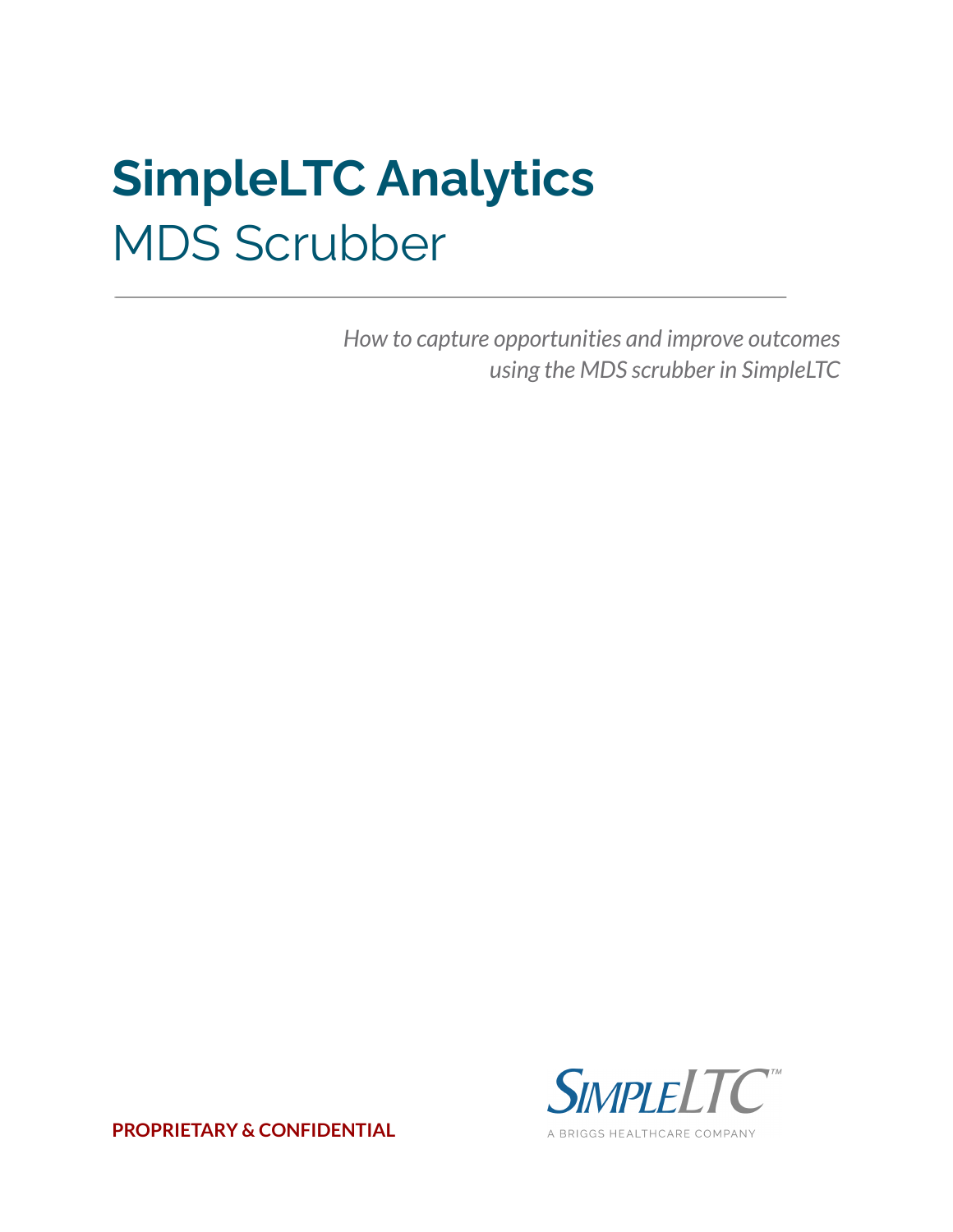## **Overview**

On the heels of Medicare payment reform, MDS scrubbing has become more popular and necessary than ever before. Indeed, pre-transmission scrubbing is your first line of defense for avoiding costly mistakes and capturing opportunities that impact reimbursement and outcomes. However, it is important to understand that scrubbing can also be a double-edged sword.

SimpleLTC's MDS scrubber is designed to maximize the impact of pre-transmission validation by combating notification fatigue with outcome-driven alerts, allowing organizations the flexibility to choose impactful rules, combined with workflows that enforce compliance.

As you configure your organization's rules, keep the following tips in mind:

## Cut Through the Noise

If MDS staff had an excess of time to resolve a large quantity of issues for every assessment, the best approach to your pre-transmission workflow would be to flag as many as possible. But the reality is that there isn't an abundance of time, nor does resolving every issue result in higher reimbursement or have any positive impact on outcomes. Furthermore, if notification fatigue leads staff to ignore flags or find workarounds to get their job done, the value of pre-transmission analysis can be lost.

Scrubbing MDSs can often turn into a burdensome, time-consuming process. SimpleLTC's scrubber was built with this in mind. We focus on quality over quantity with rules that are directly tied to outcomes that staff at every level truly care about.

The 5-Day Assessment sets the baseline rate, NTA multipliers, and receding adjustments for a resident's PPS stay. Help your staff identify opportunities with rules that have a meaningful impact on financial outcomes.

For example, the "Bubble Rules" in the scrubber will help you identify opportunities that may have been overlooked in the shuffle of gathering information. When your assessment indicates a function score or NTA comorbidity score within one point of the next case-mix group, the system can pause the transmission process and allow staff to explore a little more before setting the baseline rate for the stay.

Moreover, quality measures are logically complex and require close attention. It is crucial to know as early as possible when a resident is going to negatively impact your QM performance. Therefore the scrubber will be your first indicator of a decline, and MDS accuracy on transmission will benefit all stakeholders when monitoring performance for each QM and facility Five-Star trends on the post-validation analytics dashboard.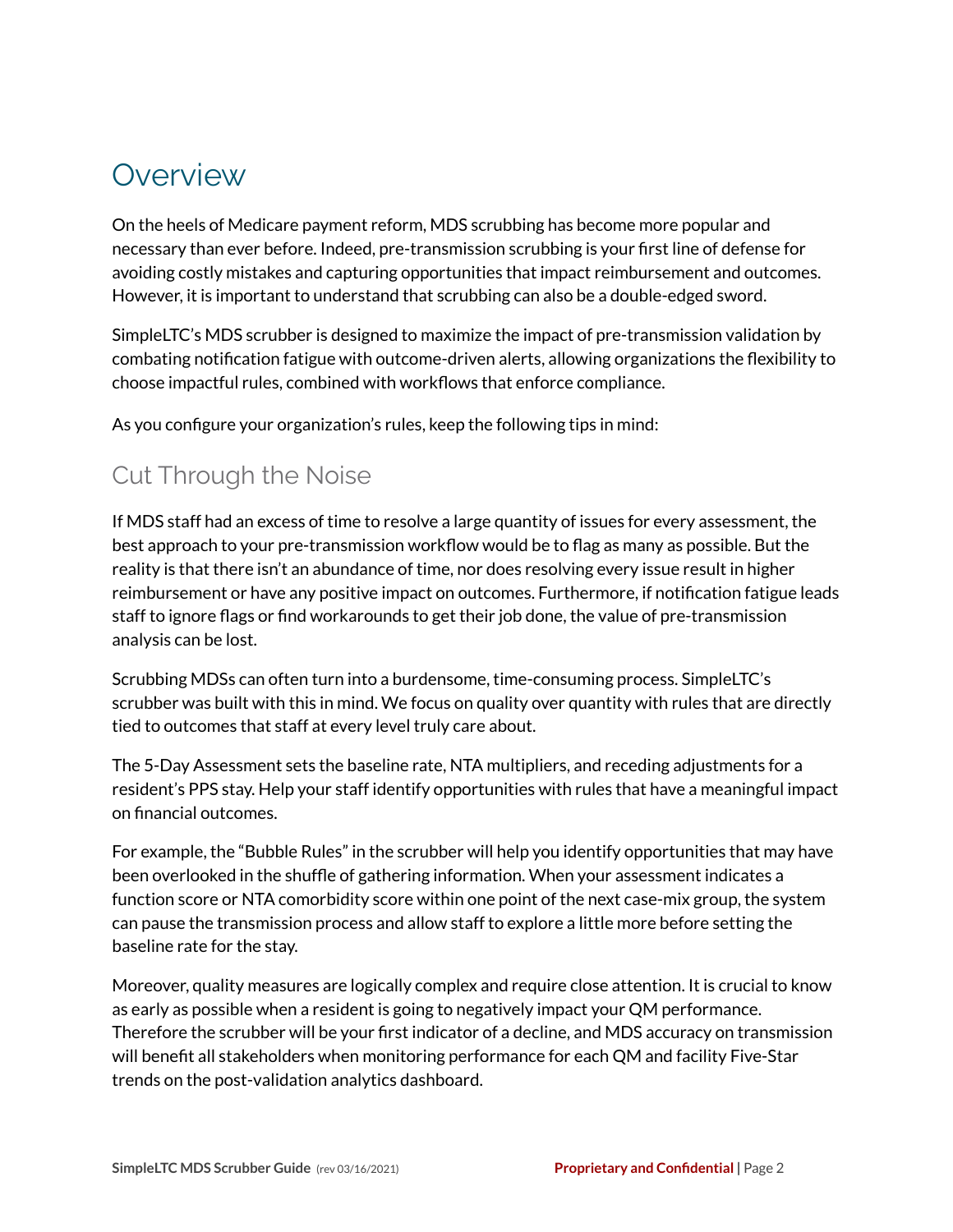## Select Rules to Meet your Objectives

Within SimpleLTC's set of pre-transmission rules, you might find some that are more relevant to your organization's needs at any given time. SimpleLTC allows SNF organizations to identify rules as "critical", ensuring analyses reports highlight these during the approval process.

SimpleLTC allows SNF organizations to select rules to enable. From there, you can choose to set the rules as:

- Warning Notify your staff when a rule triggers
- Critical Stop a batch from being submitted

In long-term care, priorities can change rapidly, and easy customization of your scrubber rules will help you meet those goals.

Are you seeing decreased performance in a particular quality measure? Enable that specific QM rule and mark it as "critical," ensuring that every new resident who triggers that QM is flagged before transmission.

Are you trying to improve the collection of PDPM related comorbidities? Discuss with your team the PDPM rules that might help identify gaps in data collection on the 5-day assessment.

### Scrub Assessments to Enforce Compliance

SimpleLTC provides quality and financial reporting to help you measure strengths as well as areas for improvement. As you identify these improvement opportunities or develop QAPI initiatives, make sure to include the scrubber as a mechanism to drive compliance, and provide feedback on your progress.

You also have control over how the scrubber interacts with your transmission workflow. If you would like every batch to be approved before transmission, your transmission policy can be set to "Always Review." You could also opt to track the enabled scrubber rules, while only requiring approval for critical rules with the "Review Critical" transmission policy.

Quality improvement thrives when there are clear expectations and accountability. As you make changes to the rules configuration it is important that regional staff, management, and MDS Coordinators are on the same page about what the changes are and why they are important.

#### Conclusion

SimpleLTC's MDS scrubber helps maximize the impact of pre-transmission validation by combating notification fatigue with outcome-driven alerts, allowing organizations the flexibility to choose impactful rules and develop workflows that enforce compliance.